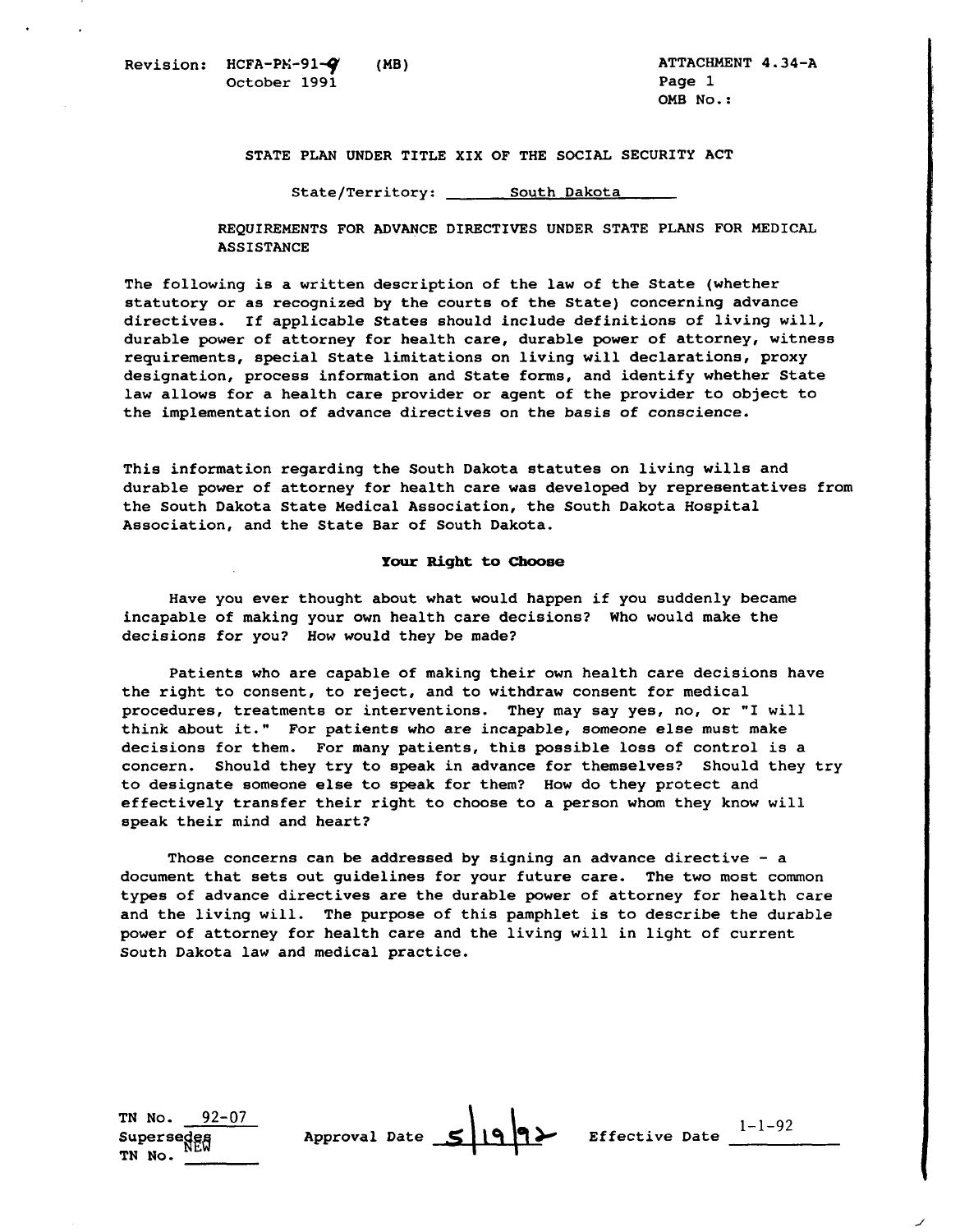**Revision: HCFA-PM-91-fl (MB) ATTACHMENT 4.34-A October 1991** 

**OMB No.** :

## **Frequently Asked Questions About the Durable Power of Attorney for Health Care and Living Will**

**What is a durablepower of attorney for health care?** 

A durable power of attorney for health care is a document that you, the "principal," create by appointing another person, the health care **"agent" or "attorney in fact,"to make health care decisions for you**  should you become incapable of making them yourself.

**What is a living will?** 

**A living will is adocument that gives instructionsto your physician and other health care providers as to the circumstancesunder**  which you want life sustaining treatment to be provided, withheld, or **withdrawn.** 

Are durable powers of attorney for health care and living wills recognized in **South Dakota?** 

Both are recognized in South Dakota. The durable power of attorney for health care became part of South Dakota law on July 1, 1990, and the **living will became part of South Dakota law on July1, 1991. If you**  signed a durable power of attorney for health care before July 1, 1990, **or if you signed a living will before July 1, 1991, you should have your document reviewed to make certain that it meets current requirements.** 

Which is better - a durable power of attorney for health care or a living **will?** 

for health care can do for you everything that a living will can do, and Most experts agree that a curable power of attorney for health care is a far better option than a living will. The durable power of attorney **may include astatement of your wishes on thesubject of life sustaining treatment.** 

A durable power of attorney for health care has advantages which the living will does not share. With a durable power of attorney for health care, your agent can actively remind your physician of your wishes, **something that a written document, such as a living will, cannot do alone. Furthermore, a living will only contains directionsas to when and whether you want life sustaining treatment, and it goes into effect only after yourattending physician andone other physician have diagnosed you as terminally ill or permanently unconscious. A living**  will does not address the many other health care decisions that must be **made should you become incapable of making of making your own decisions.**  A durable power of attorney for health care, though, can authorize your **agent to make "all" health care decisions. It is in this way far more comprehensive and flexible than a living will. It is valuable and valid for all adults, both young and old.** 

| TN No. $92-07$<br>Supersedes | Approval Date $S \cap Q$ | <b>Effective Date</b> $l-l-92$ |  |
|------------------------------|--------------------------|--------------------------------|--|
| NEW<br>TN No.                |                          |                                |  |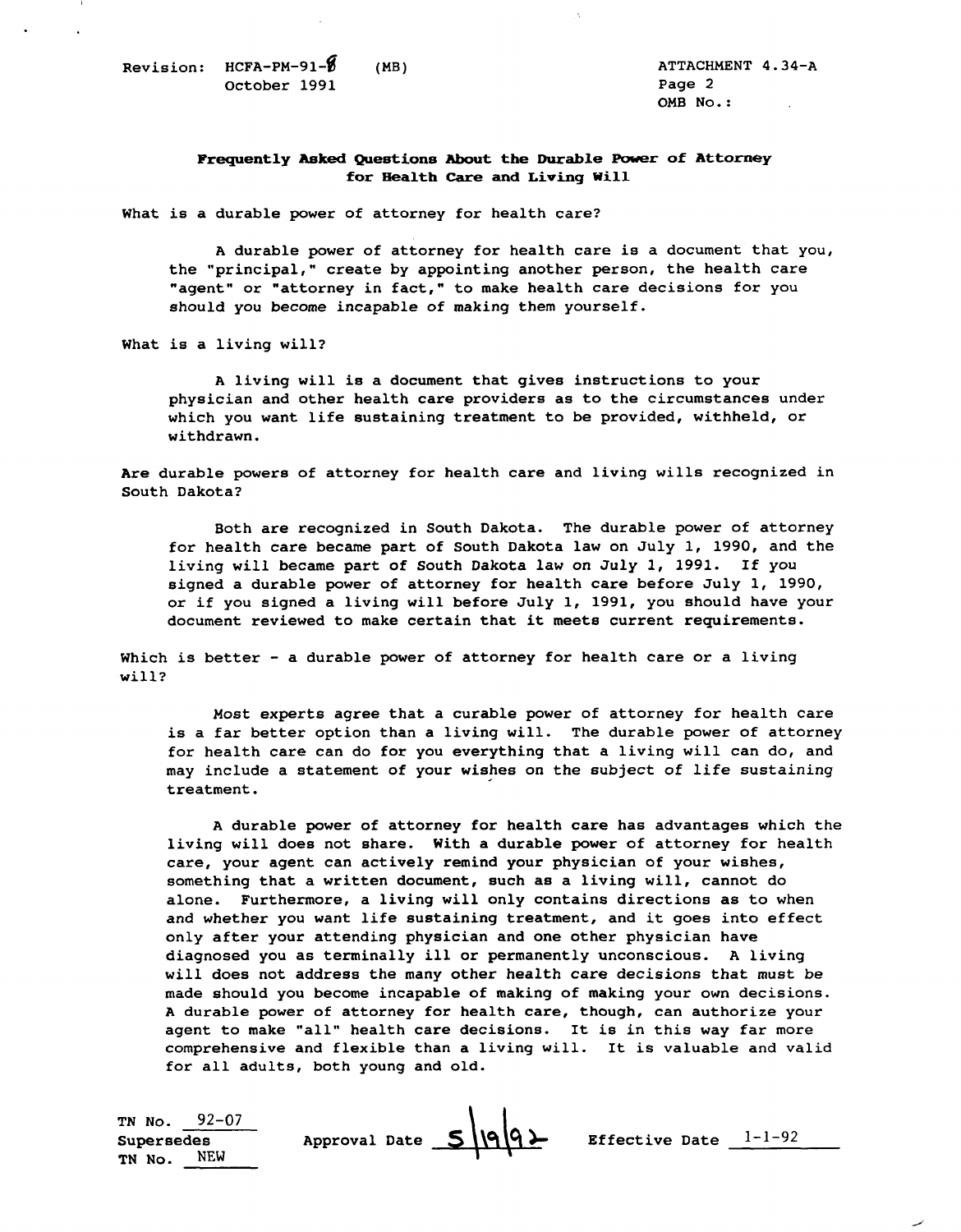**Revision: HCFA-PM-91-<sup>6</sup>** (MB) <br>
October 1991 **Page 3 October 1991** 

**OMB No.** :

**If I choose a durable power of attorney for health care, whom should I select as my agent?** 

First, you need to think carefully about who knows you best and will **best be able to speak for you on health care matters. For many, this**  will be a spouse or a child, but you may name anyone, including a friend. **Second, you should consider where the person livesand whether that**  person could be present when health care decisions need to be made for **you. Finally, you should consider naminga second personto act as an**  agent in the event that your first choice is unavailable or is unwilling to make the decision.

What should I tell the person I have selected?

Ask if he or she is willing to accept the responsibility of being your health care agent. If the person you have selected accepts the **responsibility, then discussthe various kinds of health care decisions**  that may have to be made in your future and what your wishes are.

Can my agent make a decision against my wishes or proper medical practice?

No. The agent must follow your wishes and must consider your **physician's recommendations. A decision by your agent must be within**  the range of accepted medical practice.

Is there an approved form for a durable power of attorney for health care or **living will?** 

There is no approved form for a durable power of attorney for health **care. Professional assistance should be sought in all instances. The South Dakotaliving will statute contains aliving will form which you may use. It is not a simple document. You should obtain assistance prior to signing the living will form if you do not understand the form or any of its terms.** 

Can I use a power of attorney or living will form which I found in a book or which a friend sent me from another state?

**There is nothing to prevent you fromusing such forms, but those**  forms are unlikely to take into account South Dakota's special **requirements.** 

What are South Dakota's special requirements?

**The most important relates to what is knowsas artificial nutrition**  and hydration. If you want your agent to have authority to direct the **withholding or withdrawal of artificialnutrition and hydration, you must say so in your durable power of attorney for health care. If you sign a**  living will and prefer that artificial nutrition and hydration not be **provided, your living will must sayso. There also are special**  provisions relating to withdrawal or treatment from pregnant women.

**Supersedes TN NO. 92-07**  Approval Date  $\leq$  |9 9} Effective Date <u>1-1-92</u> **TN No. NEW**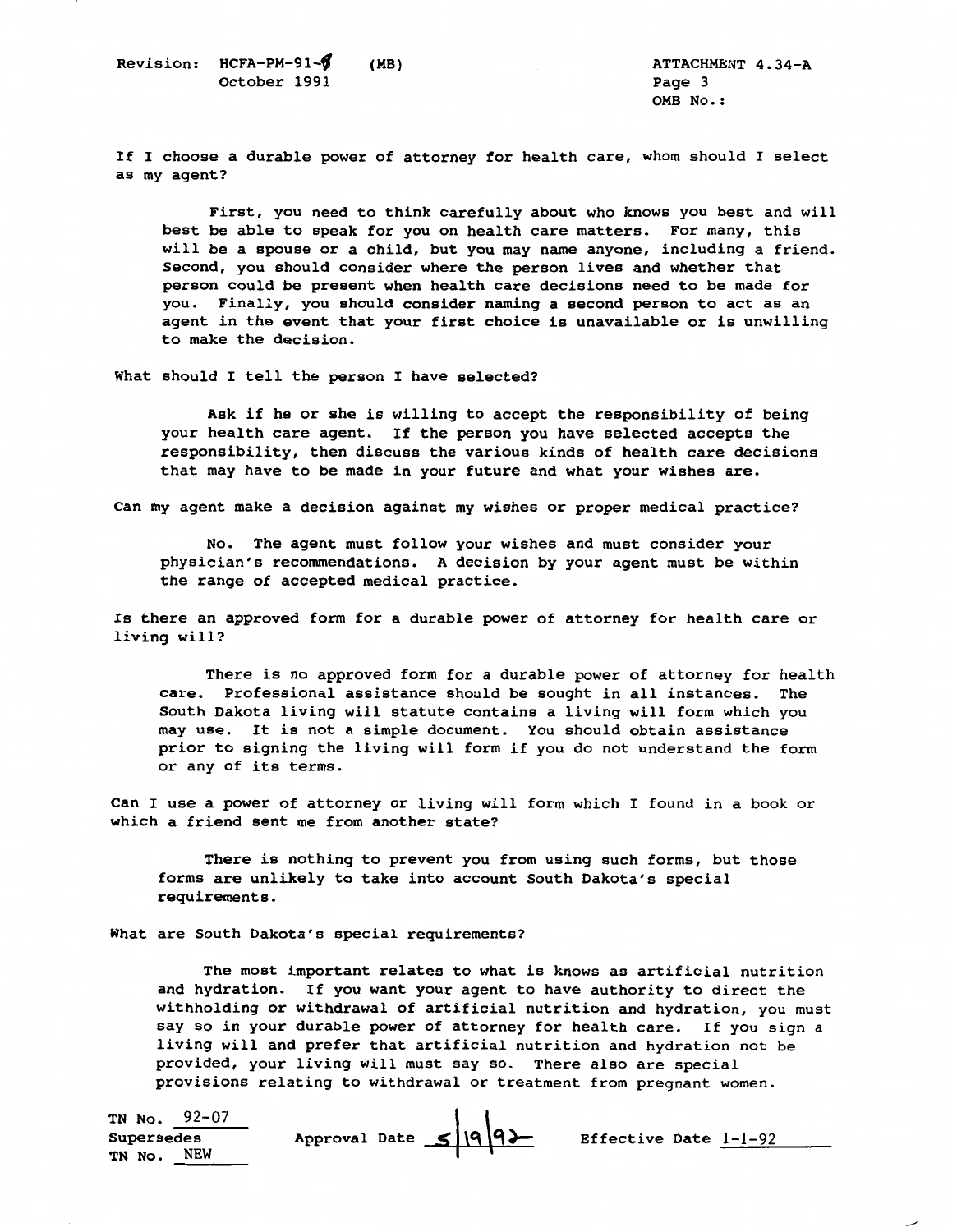How do I create a durable power of attorney for health care or living will?

Durable powers of attorney for health care and living wills are not **simple documents. They should include your special wishes and should be tailored to meet your needs. You should consult with a lawyer. You**  should visit with your physician about this before or during the time **when you are having the document prepared.** 

What should I do once I have signed a durable power of attorney for health **care or living will?** 

If you sign a durable power of attorney for health care, you should **discuss it with the agent you have selected. No matter which document you have chosen, inform your physician, your family,and your religious advisor. You may also want to give copiesto each of these individuals**  but be careful to keep a list; in case you should later decide to revoke your durable power of attorney for health care or living will, you will want to get those copies back.

What if I change my mind after I've created a durable power of attorney for health care or living will?

You can amend or revoke a durable power of attorney for health care **or living will at anytime whileyou are still capable of doingso.** 

**If I should be hospitalized or enter anursing home, how do I know whether the**  hospital or nursing home will honor my durable power of attorney for health care or living will?

**Effective December 1, 1991, a new federal law requires that**  hospitals, nursing homes, home health agencies, and hospice programs provide their patients and residents with written information on their policies with respect to durable powers of attorney for health care and living wills. Most hospitals and nursing homes will provide this written **information during the admission process. You should carefully consider**  the questions and information set forth in this pamphlet prior to your **admission to a hospital or nursing home.** 

## Do It Now

Durable powers of attorney for health care and living wills are like fire **insurance. You must do it before the fire. You have the right to have either**  or both document(s) as long as you are capable of making decisions for **yourself. Once you are incapable of making your own decisions, you lose the opportunity to choose someoneto speak for you or to make your wishes known about future health care decisions. If that should occur, the health care**  decisions made for you may not be those that you would choose for yourself. **Please don't delay. Do it today.**  about future health care decisions. If that should occur, the hedecisions made for you may not be those that you would choose for<br>Please don't delay. Do it today.<br>The No. 22-07<br>Supersedes Approval Date 5 9 6 Effective Date

**TN NO. 92-07 TN No. NEW** 

 $1 - 1 - 92$